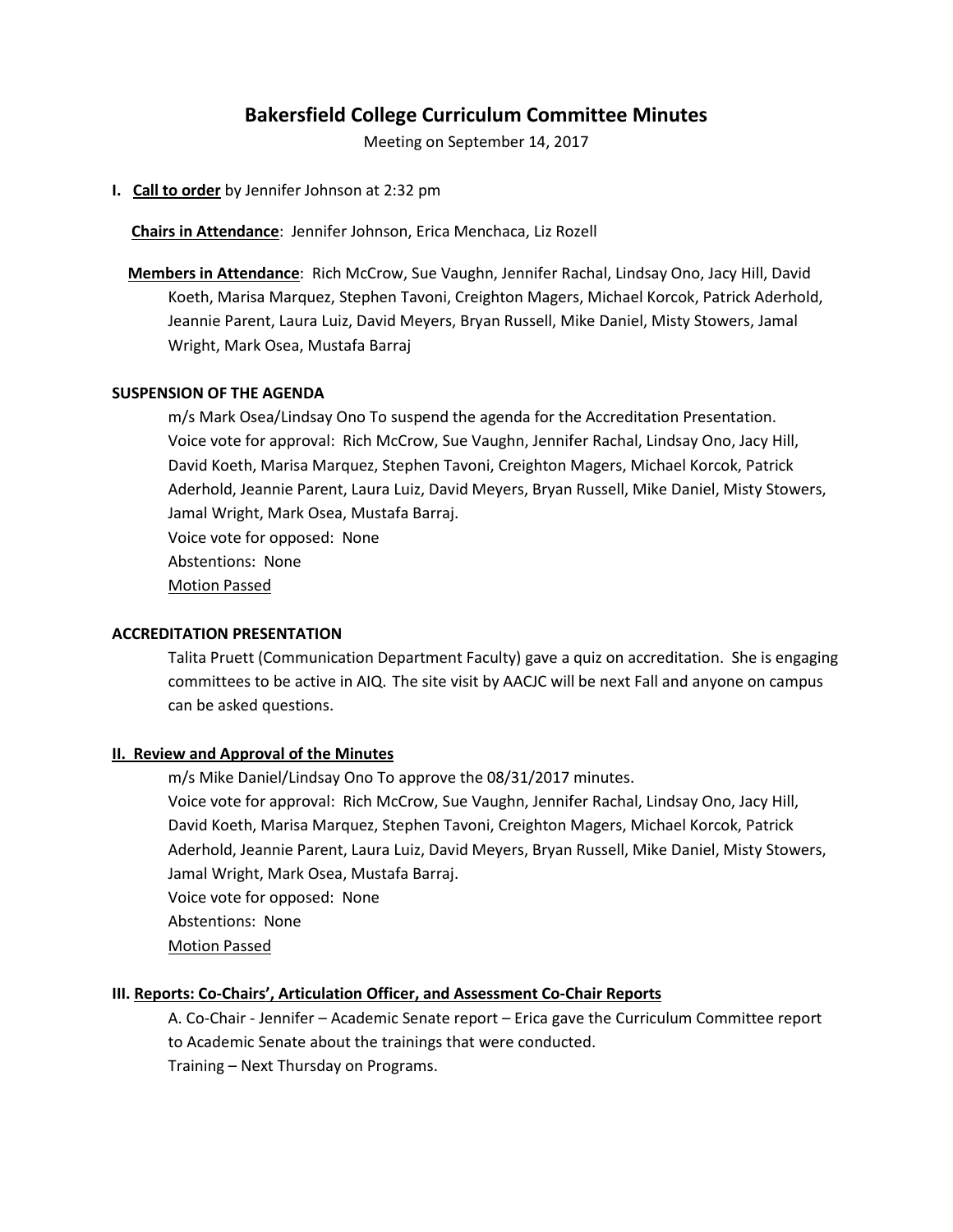eLumen – Liz – the data is being validated. Data is messy from the last twenty years. We will probably need to go to a paper system until eLumen is accessible. Someone is working 40 hours a week on eLumen to make it accurate.

Today – is the first trial of the paper process for a course.

B. Articulation Officers – Mark – C-ID website was changed over the summer. They are currently locked out of the system and can't see what courses have been approved or are pending.

C. Assessment – Di Hoffman – eLumen for Assessment – will be sending a survey. IEDI will help with system integration to help with your assessment. Goal – helping faculty with meaningful assessment. There will be lots of trainings for faculty.

#### **IV. Opportunities to Address the Committee**

None.

### **V. Additions to the Agenda**

AIQ presentation.

#### **VI. Unfinished Business**

A. Review - Charge and Goals in the agenda packet.

m/s Lindsay Ono/Mike Daniel To approve changes to membership to match Senate list: VP or designee, 3 Administrators, 2 Student Government Association members; (non-voting) Assessment Co- Chair.

Voice vote for approval: Rich McCrow, Sue Vaughn, Jennifer Rachal, Lindsay Ono, Jacy Hill, David Koeth, Marisa Marquez, Stephen Tavoni, Creighton Magers, Michael Korcok, Patrick Aderhold, Jeannie Parent, Laura Luiz, David Meyers, Bryan Russell, Mike Daniel, Misty Stowers, Jamal Wright, Mark Osea, Mustafa Barraj.

Voice vote for opposed: None

Abstentions: None

Motion Passed

#### **VII. New Business**

Wear red next meeting, 9/28, for pictures.

#### **VIII. First Agenda**

None. Emails must be addressed before a course can move forward.

## **IX. Second Agenda**

A. First / Second Agenda Course

ANTH B1\* – change DE added.

\*For courses that are requesting DE (Distance Education) as a method of delivery, the committee has considered the rigors of DE requirements and feels those courses meet the rigor.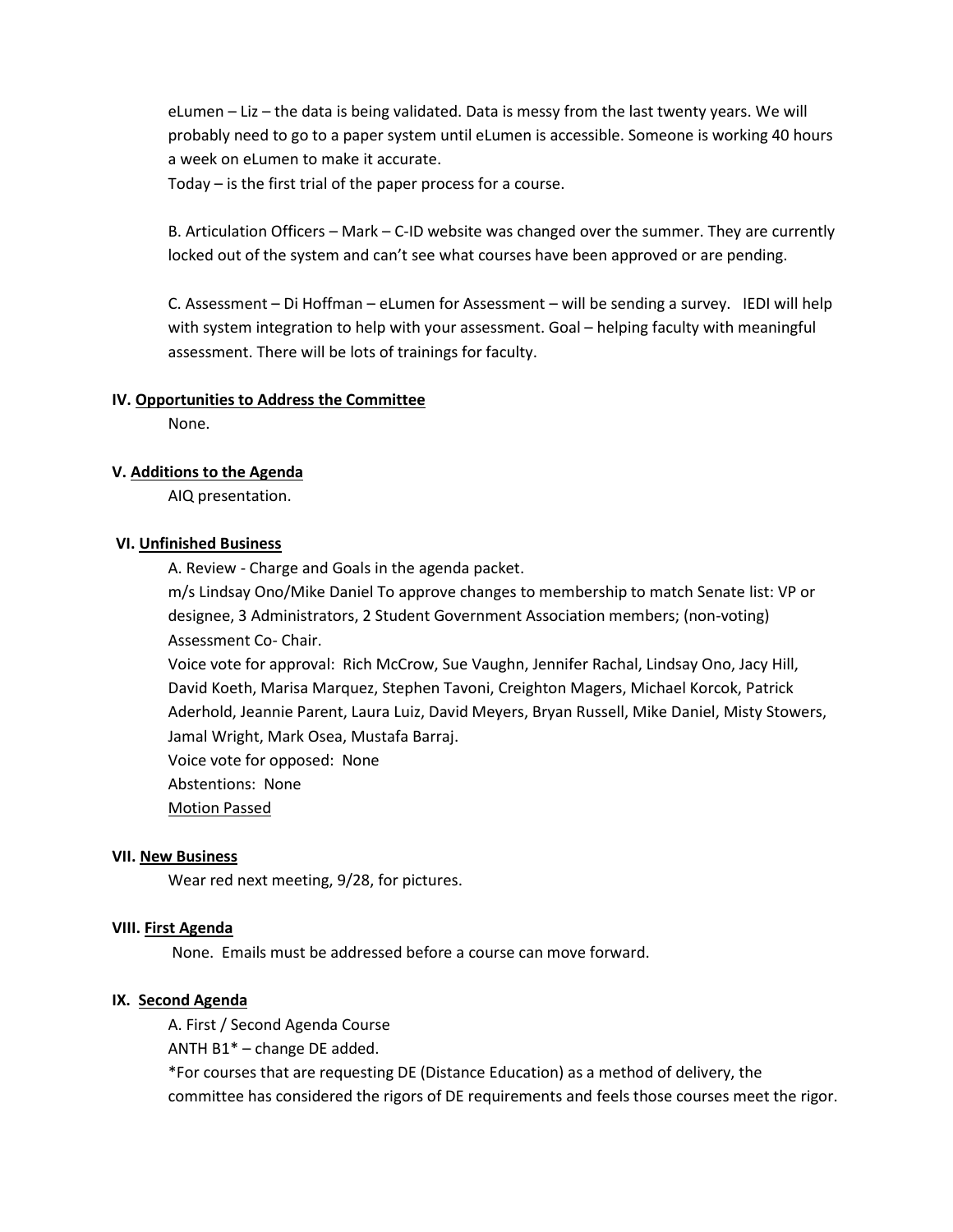m/s Michael Korcok/Lindsay Ono To approve course revision with changes to be made to content review and correct typos. Voice vote for approval: Rich McCrow, Sue Vaughn, Jennifer Rachal, Lindsay Ono, Jacy Hill, David Koeth, Marisa Marquez, Stephen Tavoni, Creighton Magers, Michael Korcok, Patrick Aderhold, Jeannie Parent, Laura Luiz, David Meyers, Bryan Russell, Mike Daniel, Misty Stowers, Jamal Wright, Mark Osea, Mustafa Barraj. Voice vote for opposed: None Abstentions: None

B. Course Deletions APPR B249O APPR B56-1 APPR B5610 APPRB56-11 APPRB56-2 APPR B56-3 APPR B56-4 APPR B56-5 APPR B56-6 APPR B56-7 APPR B56-8 APPR B56-9 APPR B60-AP APPR B60C1 APPR B60C2 APPR B60CS APPR B60EC APPR B60IS APPR B60MC APPR B60PC APPR B60PE APPR B60PT APPR B67LP APPR B67PS AUTO B59 AUTO B75D AUTO B1AB AUTO B59 CNST B50A CNST B50B INDT B5 NURS B20 NURS B21

NURS B22

Motion Passed